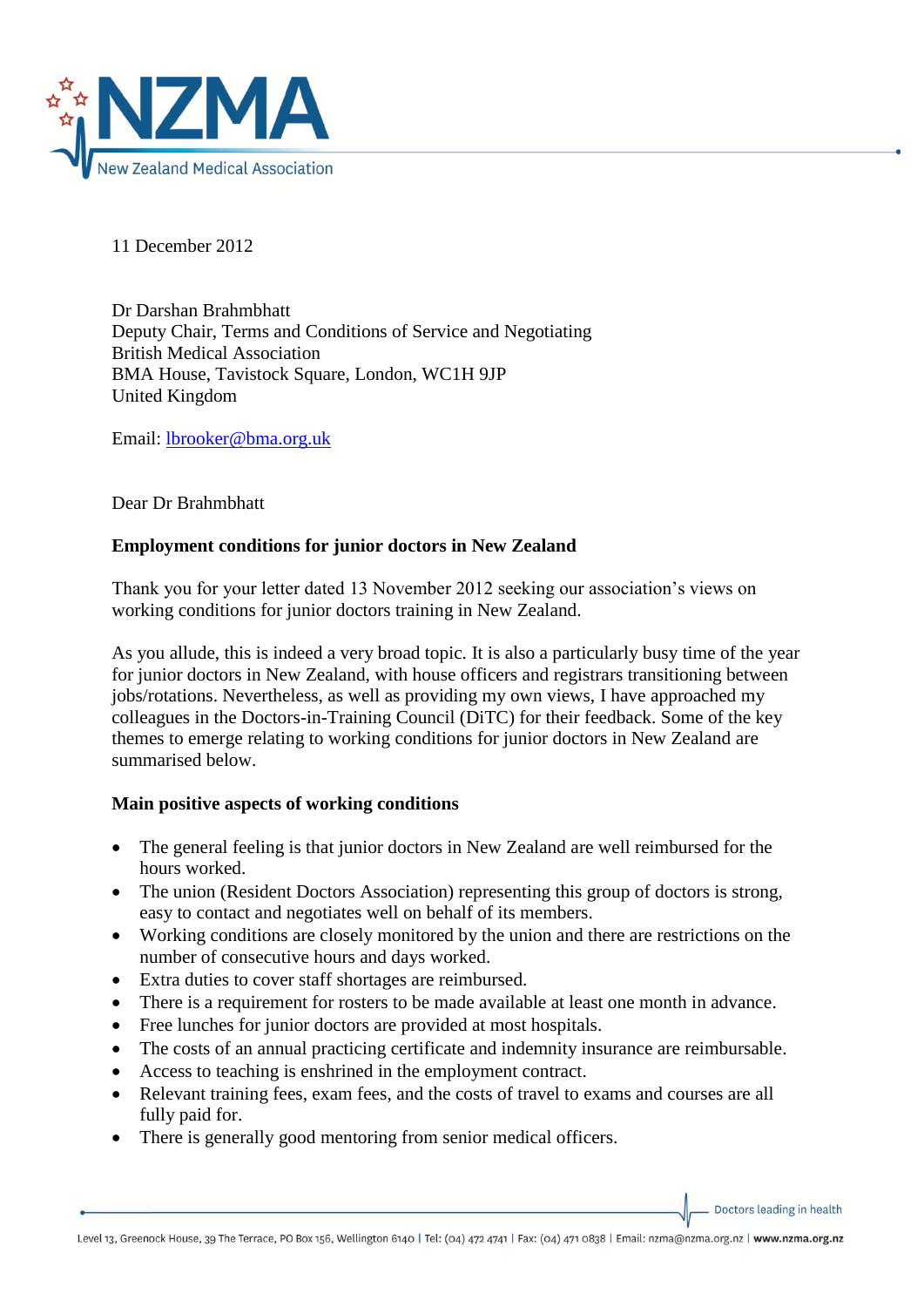## **Main negative aspects of working conditions**

- A number of centres have 24 hour call rosters which can adversely impact on training opportunities on the following days.
- An increasing number of unfilled positions across specialties mean there is frequently a requirement to cover shifts in addition to one's own.
- The Multi Employer Collective Agreement (MECA) can be inflexible.
- Limits on hours can restrict learning opportunities.
- There is often no time to avail of the free lunches.
- While penal rates are stipulated in the MECA, there is variable compliance among District Health Boards (DHBs). In addition, penal rates are set for DHB-based doctors; GP trainees tend to be at a disadvantage.

## **Hours of work**

- There is some variation in the perception of whether hours worked are acceptable or onerous.
- Examples of hours worked include: 55-60 hours per week for a Senior Registrar in Anaesthesia; 65+ hours per week for a Junior Registrar in Orthopaedics.
- There is a stipulated maximum of 72 hours in a week; this is still a lot.
- Hours worked generally tend to be monitored closely only when there is an issue or query over pay scales.

#### **Training**

- Protected training time is built into the employment contract, although in practice, various factors may impinge on this.
- Training costs are included in junior doctors' terms and conditions; this aspect was felt to be particularly useful compared with systems where overall salaries are higher but trainees are expected to pay for their own training.
- The framework and curriculum relating to prevocational training for junior doctors is currently under review. By and large, vocational training is run separately by the relevant college.
- There are some concerns that community and outpatient exposure during training is quite limited. In part, this is because most community work (e.g. General Practice) is in the private sector which makes it more difficult to negotiate training.

## **Comparison with other professions**

- Compared with the general populace, junior doctors are obviously quite highly paid but this comes with greater responsibilities, the sacrifice of longer working hours and the requirement to be available for after-hours work.
- Remuneration for junior doctors compares favourably with other 'high end' careers such as lawyers and accountants.
- There certainly isn't any feeling of being disadvantaged compared with other professions.

Please note that this is not intended to reflect a definitive or comprehensive account of what it's like to work and train in New Zealand. For further details relating to employment terms and conditions, you may wish to refer to the Resident Doctor's Association & District Health Boards Multi Employer Collective Agreement which is available at:<http://www.nzrda.org.nz/> I hope this information is helpful in terms of giving you a better understanding of how conditions in the UK compare internationally. I would be happy to elaborate on any of the